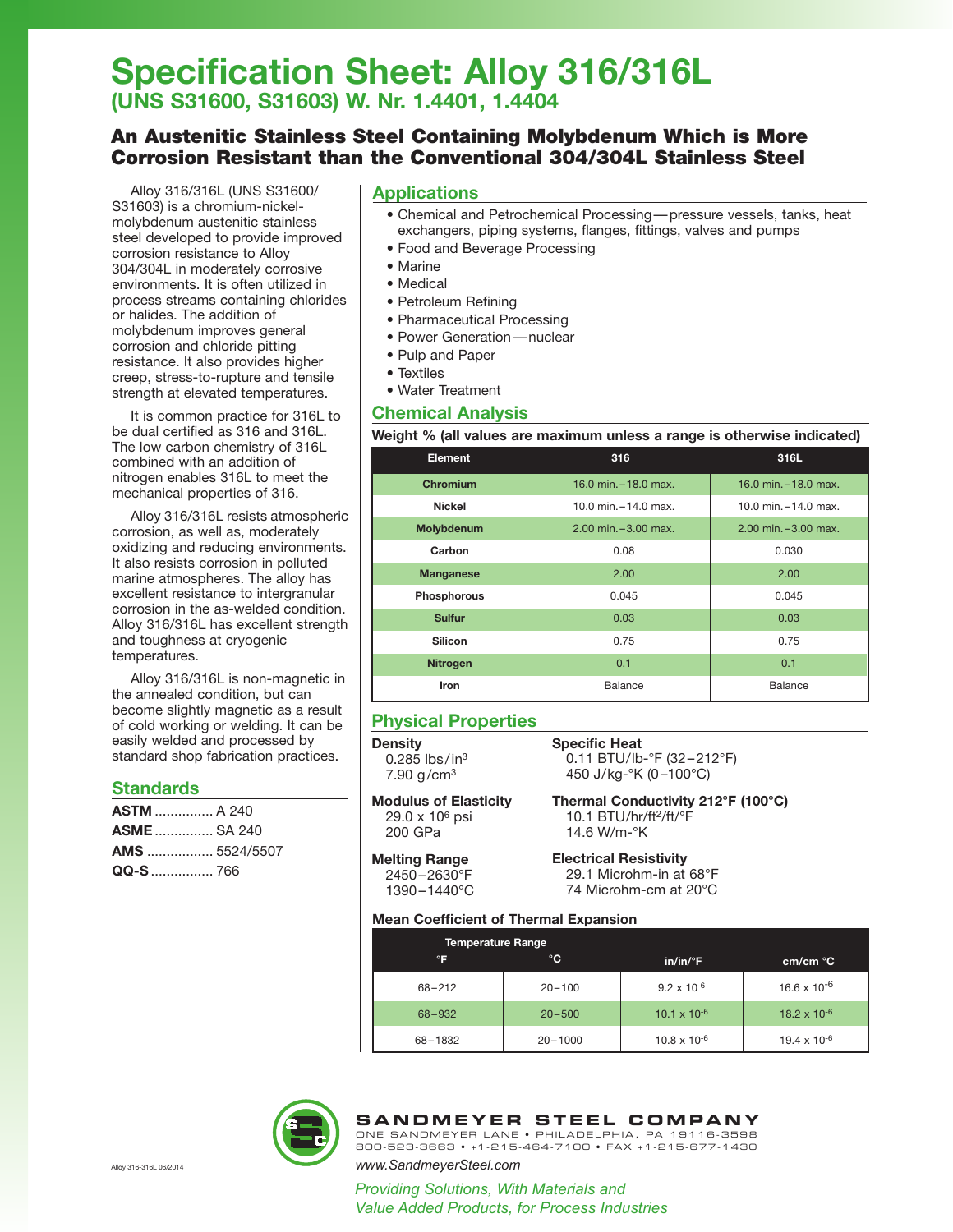# **Mechanical Properties**

#### **At Room Temperature**

|                                 | Typical* | <b>ASTM</b>     |           |  |
|---------------------------------|----------|-----------------|-----------|--|
|                                 |          | <b>Type 316</b> | Type 316L |  |
| 0.2% Offset Yield Strength, ksi | 44       | 30 min.         | 25 min.   |  |
| Ultimate Tensile Strength, ksi  | 85       | 75 min.         | 70 min.   |  |
| Elongation in 2 inches, %       | 56       | 40 min.         | 40 min.   |  |
| Reduction in Area, %            | 69       |                 |           |  |
| Hardness, Rockwell B            | 81       | 95 max.         | 95 max.   |  |

*\*0.375 inch plate*

### **Corrosion Resistance**

| <b>ALLOY</b> | cr   | <b>Composition (Weight Percent)</b><br><b>Mo</b> | N    | PRE <sub>N</sub> <sup>1</sup> | CCT <sup>2</sup><br>$\degree$ F ( $\degree$ C) | CPT <sup>3</sup><br>$\degree$ F ( $\degree$ C) |
|--------------|------|--------------------------------------------------|------|-------------------------------|------------------------------------------------|------------------------------------------------|
| Type 304     | 18.0 |                                                  | 0.06 | 19.0                          | < 27.5<br>$(< -2.5)$                           |                                                |
| Type 316     | 16.5 | 2.1                                              | 0.05 | 24.2                          | 27.5<br>$(-2.5)$                               | 59<br>(15.0)                                   |
| Type 317     | 18.5 | 3.1                                              | 0.06 | 29.7                          | 35.0<br>(1.7)                                  | 66<br>(18.9)                                   |
| SSC-6MO      | 20.5 | 6.2                                              | 0.22 | 44.5                          | 110<br>(43.0)                                  | 149<br>(65)                                    |

<sup>1</sup>*Pitting Resistance Equivalent, including Nitrogen, PREN = Cr + 3.3Mo + 16N*

<sup>2</sup> Critical Crevice Corrosion Temperature, CCCT, based on ASTM G-48B (6% FeCl<sub>3</sub> for 72 hr, with crevices<br><sup>3</sup>Critical Pitting Temperature, CPT, based on ASTM G-48A (6% FeCl<sub>3</sub> for 72 hr)

#### **Lowest Temperature (°F) at Which the Corrosion Rate Exceeds 5 mpy**

| <b>CORROSION</b><br><b>ENVIRONMENT</b>               | <b>Type</b><br>316L | <b>Type</b><br>304 | 2205<br>(UNS S32205) | 2507     |
|------------------------------------------------------|---------------------|--------------------|----------------------|----------|
| 0.2% Hydrochloric Acid                               | >Boiling            | >Boiling           | >Boiling             | >Boiling |
| 1% Hydrochloric Acid                                 | 86                  | 86 <sub>p</sub>    | 185                  | >Boiling |
| 10% Sulfuric Acid                                    | 122                 |                    | 140                  | 167      |
| 60% Sulfuric Acid                                    | < 54                |                    | < 59                 | $57$     |
| 96% Sulfuric Acid                                    | 113                 |                    | 77                   | 86       |
| 85% Phosphoric Acid                                  | 203                 | 176                | 194                  | 203      |
| 10% Nitric Acid                                      | >Boiling            | >Boiling           | >Boiling             | >Boiling |
| 65% Nitric Acid                                      | 212                 | 212                | 221                  | 230      |
| 80% Acetic Acid                                      | >Boiling            | 212p               | >Boiling             | >Boiling |
| 50% Formic Acid                                      | 104                 | $\geq 50$          | 194                  | 194      |
| 50% Sodium Hydroxide                                 | 194                 | 185                | 194                  | 230      |
| 83% Phosphoric Acid +<br>2% Hydrofluoric Acid        | 149                 | 113                | 122                  | 140      |
| 60% Nitric Acid +<br>2% Hydrochloric Acid            | >140                | >140               | >140                 | >140     |
| 50% Acetic Acid +<br>50% Acetic Anhydride            | 248                 | >Boiling           | 212                  | 230      |
| 1% Hydrochloric Acid +<br>0.3% Ferric Chloride       | 77p                 | 68p                | 113 <sub>ps</sub>    | 203ps    |
| 10% Sulfuric Acid +<br>2000ppm Cl- + N2              | 77                  |                    | 95                   | 122      |
| 10% Sulfuric Acid +<br>2000ppm Cl- + SO <sub>2</sub> | <<59p               |                    | < 59                 | 104      |
| WPA1, High Cl- Content                               | ≤50                 | << 50              | 113                  | 203      |
| WPA2, High F- Content                                | ≤50                 | <<50               | 140                  | 167      |

*ps = pitting can occur*

*ps = pitting/crevice corrosion can occur*

| WPA $P_2O_5$ | CIT. |  | $F^+$ H <sub>2</sub> SO <sub>4</sub> Fe <sub>2</sub> O <sub>3</sub> Al <sub>2</sub> O <sub>3</sub> SiO <sub>2</sub> |  | CaO | <b>MgO</b> |
|--------------|------|--|---------------------------------------------------------------------------------------------------------------------|--|-----|------------|
|              |      |  |                                                                                                                     |  |     |            |
|              |      |  |                                                                                                                     |  |     |            |

In most applications Alloy 316/316L has superior corrosion resistance to Alloy 304/304L. Process environments that do not corrode Alloy 304/304L will not attack this grade. One exception, however, is in highly oxidizing acids such as nitric acid where stainless steels containing molybdenum are less resistant. Alloy 316/316L performs well in sulfur containing service such as that encountered in the pulp and paper industry. The alloy can be used in high concentrations at temperatures up to 120°F (38°C).

Alloy 316/316L also has good resistance to pitting in phosphoric and acetic acid. It performs well in boiling 20% phosphoric acid. The alloy can also be used in the food and pharmaceutical process industries where it is utilized to handle hot organic and fatty acids in an effort to minimize product contamination.

Alloy 316/316L performs well in fresh water service even with high levels of chlorides. The alloy has excellent resistance to corrosion in marine environments under atmospheric conditions.

The higher molybdenum content of Alloy 316/316L assures it will have superior pitting resistance to Alloy 304/304L in applications involving chloride solutions, particularly in an oxidizing environment.

In most instances, the corrosion resistance of Alloys 316 and 316L will be roughly equal in most corrosive environments. However, in environments that are sufficiently corrosive to cause intergranular corrosion of welds and heat-affected zones Alloy 316L should be used because of its low carbon content.